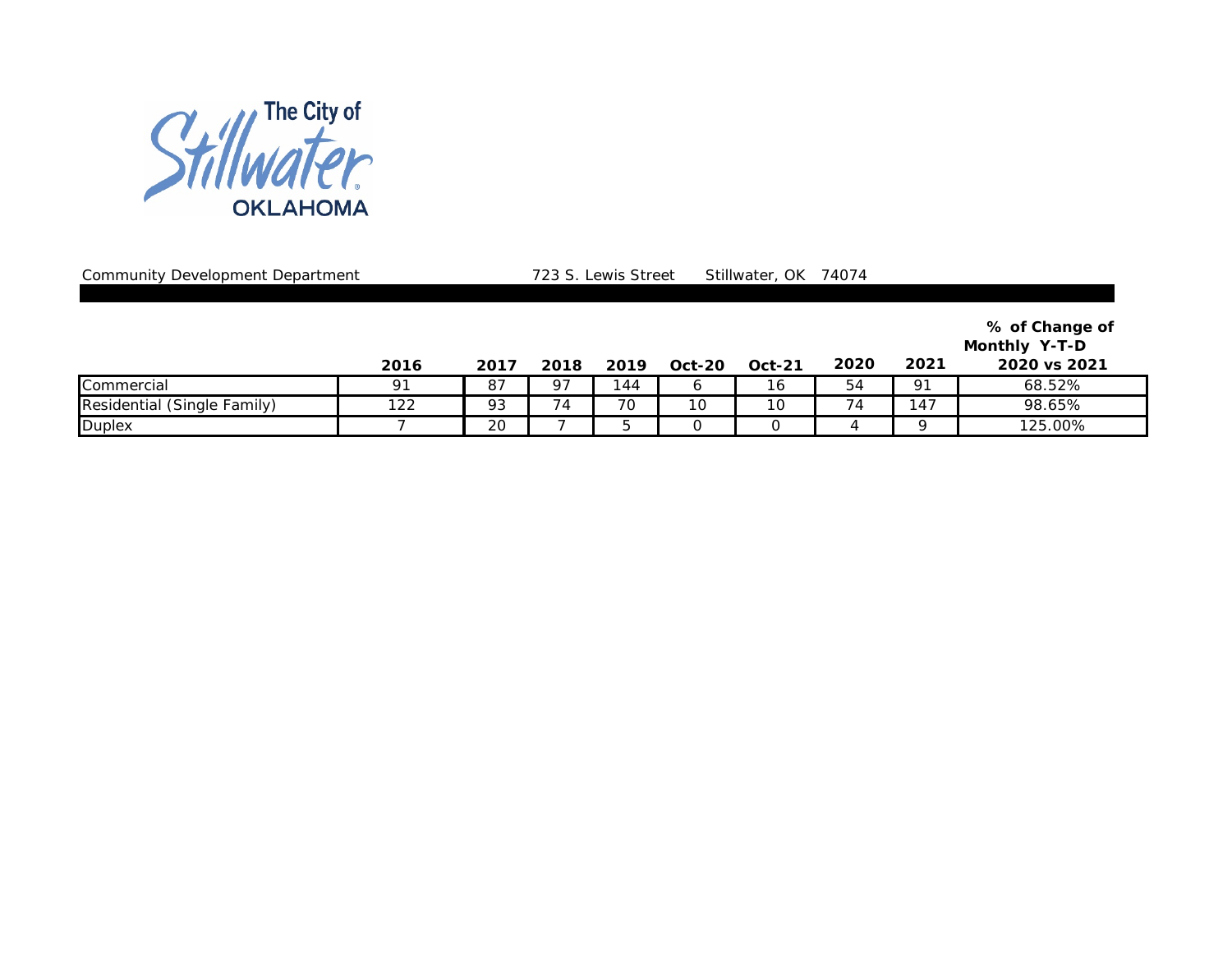

## Community Development Dept. Building Permit Data 2017 thru 2021 YTD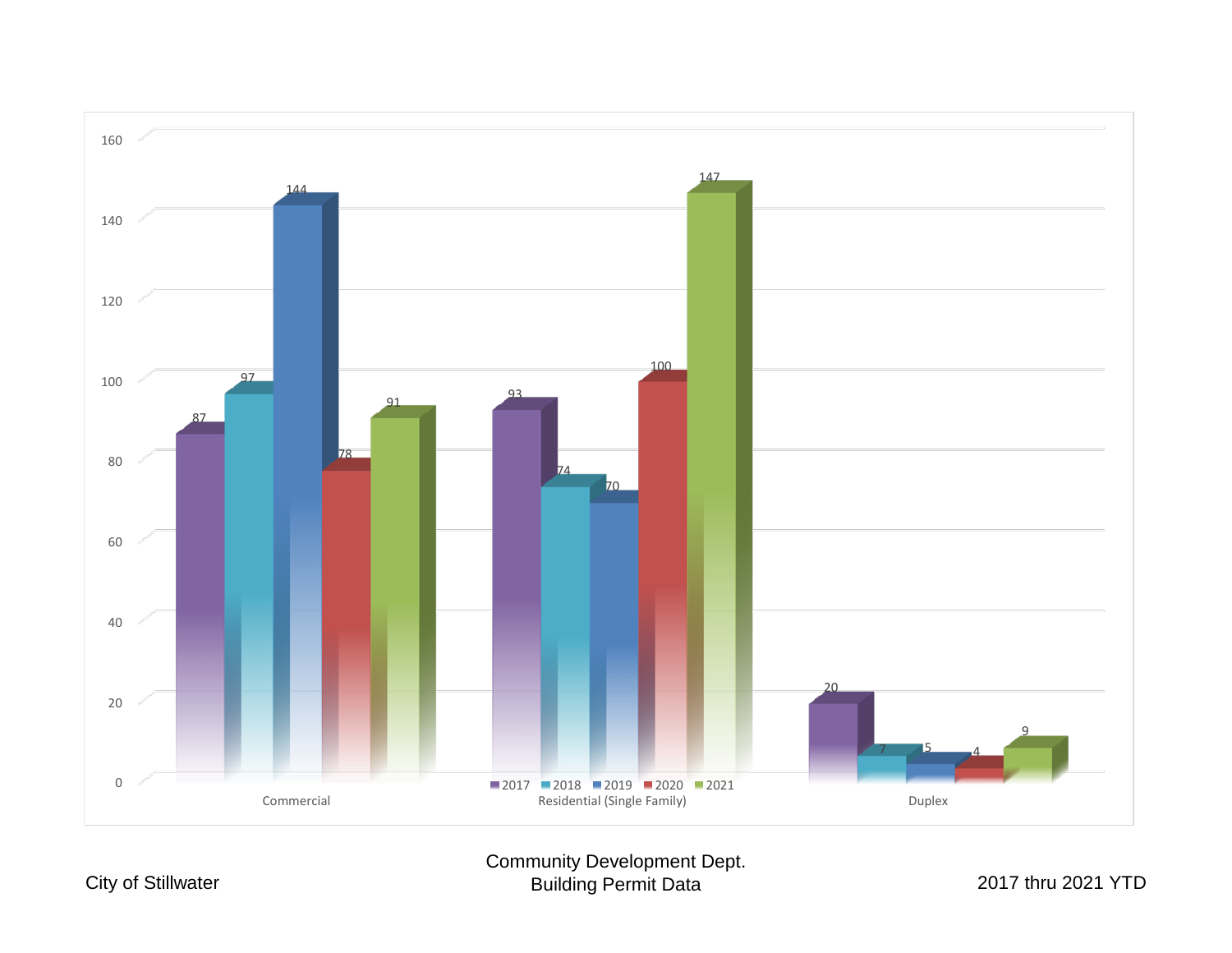| The City of<br>OKLAHOMA                       |                                        | <b>Building Permit Report</b><br><b>City of Stillwater</b><br>10/1/2021 and 10/31/2021 |   |                  |  |
|-----------------------------------------------|----------------------------------------|----------------------------------------------------------------------------------------|---|------------------|--|
| <b>PERMIT NUMBER</b><br><b>ISSUED DATE</b>    | <b>PERMIT TYPE</b>                     | <b>ADDRESS</b>                                                                         |   | <b>VALUATION</b> |  |
|                                               |                                        |                                                                                        |   |                  |  |
| <b>New Commercial / Industrial</b>            |                                        |                                                                                        |   |                  |  |
| COMM21-0019                                   | <b>COMMERCIAL ADDITION</b>             | 105 S PERKINS RD                                                                       |   | \$110,000.00     |  |
| 10/15/2021                                    |                                        | New Commercial Storage Building                                                        |   |                  |  |
| <b>Contact Type</b>                           | <b>Contact Name</b>                    |                                                                                        |   |                  |  |
| <b>CONTRACTOR</b>                             | <b>Strader Building, LLC</b>           |                                                                                        |   |                  |  |
| <b>Total for New Commercial / Industrial</b>  |                                        |                                                                                        | 1 | \$110,000.00     |  |
| <b>New Multi-Family Residential</b>           |                                        |                                                                                        |   |                  |  |
|                                               |                                        |                                                                                        |   |                  |  |
|                                               | No Activity for October 2021.          |                                                                                        |   |                  |  |
| <b>Total for New Multi-Family Residential</b> |                                        |                                                                                        | 0 | \$0.00           |  |
| <b>Commercial Accessory</b>                   |                                        |                                                                                        |   |                  |  |
| CACC21-0014                                   | <b>COMMERCIAL ACCESSORY</b>            | 385 S COUNTRY CLUB RD                                                                  |   | \$268,000.00     |  |
| 10/18/2021                                    |                                        | Covered Riding Arena                                                                   |   |                  |  |
| <b>Contact Type</b>                           | <b>Contact Name</b>                    |                                                                                        |   |                  |  |
| <b>CONTRACTOR</b>                             | <b>KEYS CONSTRUCTION, LLC</b>          |                                                                                        |   |                  |  |
| CACC21-0018                                   | COMMERCIAL ACCESSORY                   | 116 E MCELROY RD                                                                       |   | \$80.00          |  |
| 10/6/2021                                     |                                        | Portable Tent                                                                          |   |                  |  |
| <b>Contact Type</b>                           | <b>Contact Name</b>                    |                                                                                        |   |                  |  |
| <b>CONTRACTOR</b>                             | Candida Cross - Mobile Management      |                                                                                        |   |                  |  |
| CACC21-0019                                   | COMMERCIAL ACCESSORY                   | 2313 W 6TH AVE                                                                         |   | \$3,000.00       |  |
| 10/12/2021<br><b>Contact Type</b>             | <b>Contact Name</b>                    | Pergola                                                                                |   |                  |  |
| <b>CONTRACTOR</b>                             | <b>FLORES, HECTOR M.</b>               |                                                                                        |   |                  |  |
| <b>Total for Commercial Accessory</b>         |                                        |                                                                                        | 3 | \$271,080.00     |  |
|                                               |                                        |                                                                                        |   |                  |  |
| <b>Commercial Addition</b>                    |                                        |                                                                                        |   |                  |  |
| CADD21-0008                                   | COMMERCIAL ADDITION                    | 4810 W 6TH AVE                                                                         |   | \$800,000.00     |  |
| 10/18/2021                                    |                                        | <b>Commercial Building Addition</b>                                                    |   |                  |  |
| <b>Contact Type</b>                           | <b>Contact Name</b>                    |                                                                                        |   |                  |  |
| <b>CONTRACTOR</b>                             | Riverside Construction / Chip Hoverton |                                                                                        |   |                  |  |
| <b>Total for New Commercial Addition</b>      |                                        |                                                                                        | 1 | \$800,000.00     |  |
| <b>Commercial Remodel</b>                     |                                        |                                                                                        |   |                  |  |
| CRML21-0046                                   | <b>COMMERCIAL REMODEL</b>              | 2300 N PERKINS RD                                                                      |   | \$38,000.00      |  |
| 10/25/2021                                    |                                        | <b>Interior Remodel</b>                                                                |   |                  |  |
| <b>Contact Type</b>                           | <b>Contact Name</b>                    |                                                                                        |   |                  |  |
| <b>CONTRACTOR</b>                             | Vincent Nguyen                         |                                                                                        |   |                  |  |
| <b>Total for New Commercial Remodel</b>       |                                        |                                                                                        | 1 | \$38,000.00      |  |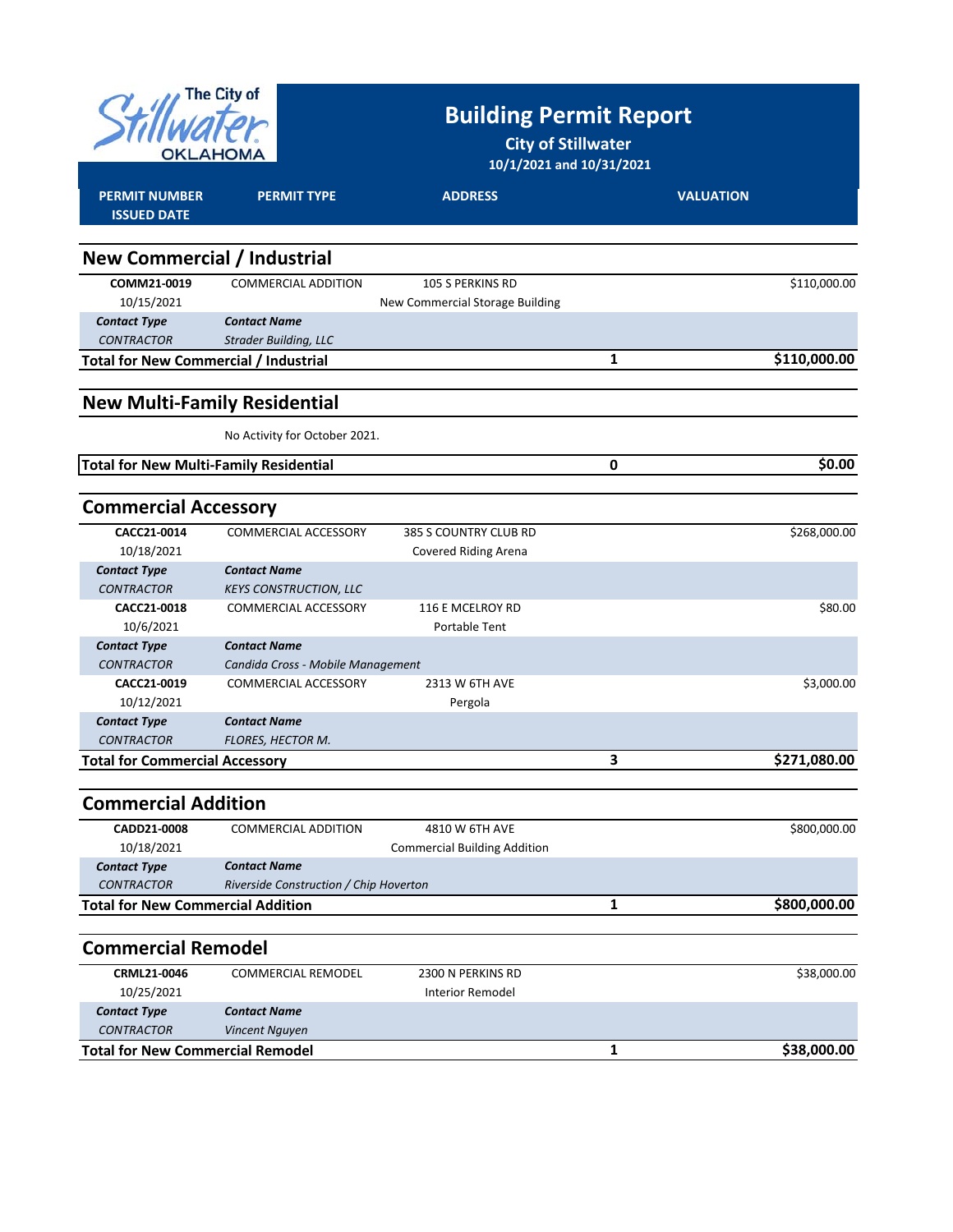| <b>The City of</b><br>OKLAHOM            |                                           | <b>Building Permit Report</b><br><b>City of Stillwater</b><br>10/1/2021 and 10/31/2021 |                  |                |  |  |
|------------------------------------------|-------------------------------------------|----------------------------------------------------------------------------------------|------------------|----------------|--|--|
| <b>PERMIT NUMBER</b>                     | <b>PERMIT TYPE</b>                        | <b>ADDRESS</b>                                                                         | <b>VALUATION</b> |                |  |  |
| <b>ISSUED DATE</b>                       | <b>New Residential (1 &amp; 2 Family)</b> |                                                                                        |                  |                |  |  |
| SFR21-0121<br>10/14/2021                 | <b>NEW SINGLE FAMILY</b>                  | 102 E TYLER AVE                                                                        |                  | \$240,000.00   |  |  |
| <b>Contact Type</b>                      | <b>Contact Name</b>                       |                                                                                        |                  |                |  |  |
| <b>CONTRACTOR</b>                        | J. R. Reeves                              |                                                                                        |                  |                |  |  |
| SFR21-0133                               | <b>NEW SINGLE FAMILY</b>                  | 3603 S WOODSTONE DR                                                                    |                  | \$425,000.00   |  |  |
| 10/22/2021                               |                                           |                                                                                        |                  |                |  |  |
| <b>Contact Type</b>                      | <b>Contact Name</b>                       |                                                                                        |                  |                |  |  |
| <b>CONTRACTOR</b>                        | <b>RIDERVALE CONSTRUCTION</b>             |                                                                                        |                  |                |  |  |
| SFR21-0145                               | <b>NEW SINGLE FAMILY</b>                  | 95 ARBOR CIR                                                                           |                  | \$329,000.00   |  |  |
| 10/11/2021                               |                                           |                                                                                        |                  |                |  |  |
| <b>Contact Type</b>                      | <b>Contact Name</b>                       |                                                                                        |                  |                |  |  |
| <b>CONTRACTOR</b>                        | TODD KRAYBILL CONSTRUCTION                |                                                                                        |                  |                |  |  |
| SFR21-0146                               | <b>NEW SINGLE FAMILY</b>                  | 6004 N EMERALD ST                                                                      |                  | \$330,136.00   |  |  |
| 10/14/2021                               |                                           |                                                                                        |                  |                |  |  |
| <b>Contact Type</b>                      | <b>Contact Name</b>                       |                                                                                        |                  |                |  |  |
| <b>CONTRACTOR</b>                        | <b>IDEAL HOMES OF NORMAN, LP</b>          |                                                                                        |                  |                |  |  |
| SFR21-0147                               | <b>NEW SINGLE FAMILY</b>                  | <b>200 E COPPER CANYON AVE</b>                                                         |                  | \$300,800.00   |  |  |
| 10/14/2021                               |                                           |                                                                                        |                  |                |  |  |
| <b>Contact Type</b>                      | <b>Contact Name</b>                       |                                                                                        |                  |                |  |  |
| <b>CONTRACTOR</b>                        | <b>IDEAL HOMES OF NORMAN, LP</b>          |                                                                                        |                  |                |  |  |
| SFR21-0150                               | NEW SINGLE FAMILY                         | 6008 N EMERALD ST                                                                      |                  | \$328,839.00   |  |  |
| 10/22/2021                               |                                           |                                                                                        |                  |                |  |  |
| <b>Contact Type</b>                      | <b>Contact Name</b>                       |                                                                                        |                  |                |  |  |
| <b>CONTRACTOR</b>                        | <b>IDEAL HOMES OF NORMAN, LP</b>          |                                                                                        |                  |                |  |  |
| SFR21-0151                               | <b>NEW SINGLE FAMILY</b>                  | 1820 N CARNLEY ST                                                                      |                  | \$190,000.00   |  |  |
| 10/27/2021                               |                                           |                                                                                        |                  |                |  |  |
| <b>Contact Type</b>                      | <b>Contact Name</b>                       |                                                                                        |                  |                |  |  |
| <b>CONTRACTOR</b>                        | <b>RAUSCH COLEMAN HOMES</b>               |                                                                                        |                  |                |  |  |
| SFR21-0152                               | <b>NEW SINGLE FAMILY</b>                  | 1828 N CARNLEY ST                                                                      |                  | \$190,000.00   |  |  |
| 10/27/2021                               |                                           |                                                                                        |                  |                |  |  |
| <b>Contact Type</b>                      | <b>Contact Name</b>                       |                                                                                        |                  |                |  |  |
| <b>CONTRACTOR</b>                        | <b>RAUSCH COLEMAN HOMES</b>               |                                                                                        |                  |                |  |  |
| SFR21-0154                               | NEW SINGLE FAMILY                         | 1824 N CARNLEY ST                                                                      |                  | \$190,000.00   |  |  |
| 10/27/2021                               |                                           |                                                                                        |                  |                |  |  |
| <b>Contact Type</b>                      | <b>Contact Name</b>                       |                                                                                        |                  |                |  |  |
| <b>CONTRACTOR</b>                        | <b>RAUSCH COLEMAN HOMES</b>               |                                                                                        |                  |                |  |  |
| Total for New Residential (1 & 2 Family) |                                           |                                                                                        | 9                | \$2,523,775.00 |  |  |

## **New Residential (1 & 2 Family) ‐ Duplex**

No Activity for October 2021.

| Total for New Residential (1 & 2 Family) - Duplex | \$0.00l |
|---------------------------------------------------|---------|
|                                                   |         |